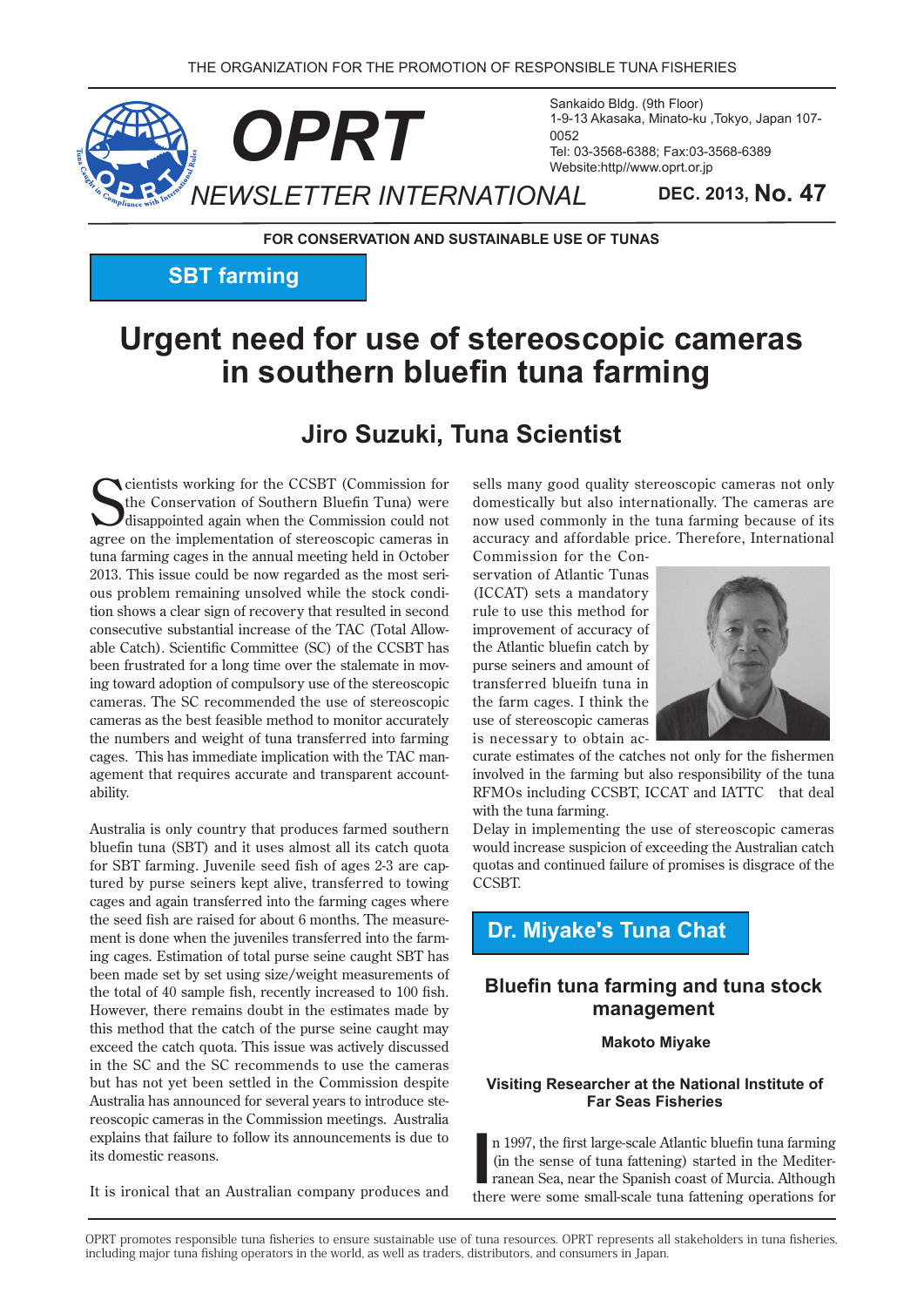post-spawned bluefin tuna at the Strait of Gibraltar in the late 1970s, the Murcian operation was the start of a new tuna farming era and had a very strong impact on the At-



lantic bluefin tuna fisheries and its managements.

Until the Murcian operation, juvenile bluefin tuna had been caught and consumed only by the local people throughout the Mediterranean coasts. The price for fish was not that high. However, the farming converted young bluefin tuna into golden eggs. Consequently, in the late

1990s to the beginning of the 2000s, there was a sudden increase in demands for live juvenile bluefin tuna to be used as the stock for farming. This was then followed by: the soaring price of fish; new entries of many fishing boats to this fishery; and the rapid increase of catches. Naturally, such a sudden increase in catches of juvenile, as well as the spawning adult bluefin tuna in the Mediterranean Sea, had a serious adverse impact on tuna stocks.

lantic Tunas (ICCAT) adopted a total allowable catch and The International Commission for the Conservation of Atcountry catch quota. However the increasing catch trends jor reasons was that the farming provided a loophole in the were not curtailed by the catch quota alone. One of the matuna fisheries management measures. This problem still remains even at present, but to a lesser extent, as various supplemental regulations have been adopted since then. The fish caught are not landed but moved from a fishing net to a carrying or farming cage directly under the water. This means the accurate catch quantities are not known.

The only occasion that the fish can be seen above the water and weighed is when they are harvested (landed) for shipping to the market; a few months or sometimes, a couple of years after they were caught. The weight taken tening process. Therefore, it is very difficult, if not impossible, to estimate the weight of fish at the time of capture at the harvest, of course, includes a growth during the fat-<br>tening-process. Therefore, it is very difficult, if not imposat the harvest, of course, includes a growth during the fatbackwards from its harvest weight. The key for such a backward-calculation is to have an accurate rate of growth during the farming.

Much research has been conducted on this subject but the results vary from 15% to 150% increase in weight of fish. tion is to estimate the number and weight of fish when they sity of fish in the cage, water temperature, forage, environment, size of the fish and many other factors. The best op-These variations are related to the period of farming, density of fish in the cage, water temperature, forage, environare being transferred from the fishing nets to the cages underwater. A stereo-underwater video camera has been developed for this purpose and known to be useful but there still appears to be some difficulty in implementing it fully.

A further difficulty is that fish from various sources (often from different countries) are mixed through a selection ing to the size of fish in order to keep the similar-sized process during farming. The selections are made accordfish in the same cage. As is well known, if fish of different sizes are kept in the same cage, small fish can not compete with big fish and therefore these small fish show very slow or no growth. This mixing of fish from different sources makes it impossible to identify which fish are caught by lation prohibits mixing of fish from different sources in one which vessels or flag countries. Recent management regucage but the complete implementation of this measure is sometimes difficult. Therefore, even now, there are many sel, once the fish are transferred into the farming cage. uncertainties when estimating catch in weight of each ves-Having said this, great efforts have been made to close these loopholes (e.g. catch document system or observer system at the farming ground) of management in order to ensure a greatly improved compliance. Further research and advancement in technology would eventually solve the remaining problems

### **Tuna RFMOs**

# **CAPPC steps forward to tackle PS**<br>over fishing capacity

Towadays, catch by purse-seiners (PS) are increasing rapidly along with ever increasing fishing capacity and they currently catch 60% of the world Tuna and Skipjack. Purse-seiners in the Western and Central Pacific Ocean caught 993,000 tons in 1991, and it had grown to  $1,543,000$  tons in 2011, according to data released by the Western & Central Pacific Fisheries Commission (WCPFC). Purse-seine fishery with FADs brings serious impacts on fish stocks, especially on juveniles. Therefore, strengthening FADs regulations becomes also an important issue on tuna resources management. (The catch by longline was 154,900 tons and 266,900 tons in the same year, respectively. The number of large scale longliners is not increased by OPRT members' voluntary joint efforts.)

In fact, the scientific committee of the WCPFC has determined that bigeye stock is subject to overfishing and that yellowfin stocks are currently being fished at capacity and adoption of limits on fishing skipjack should be considered.

To sustainably utilize tuna stock, the international community has asked for addressing excessive fishing . capacity, especially of purse-seiners for a long time. However, countermeasures are making slow progress. There was once an international agreement to freeze the capacity of large-scale purse-seiners of developed countries at the joint tuna RFMOs meeting held in 2011,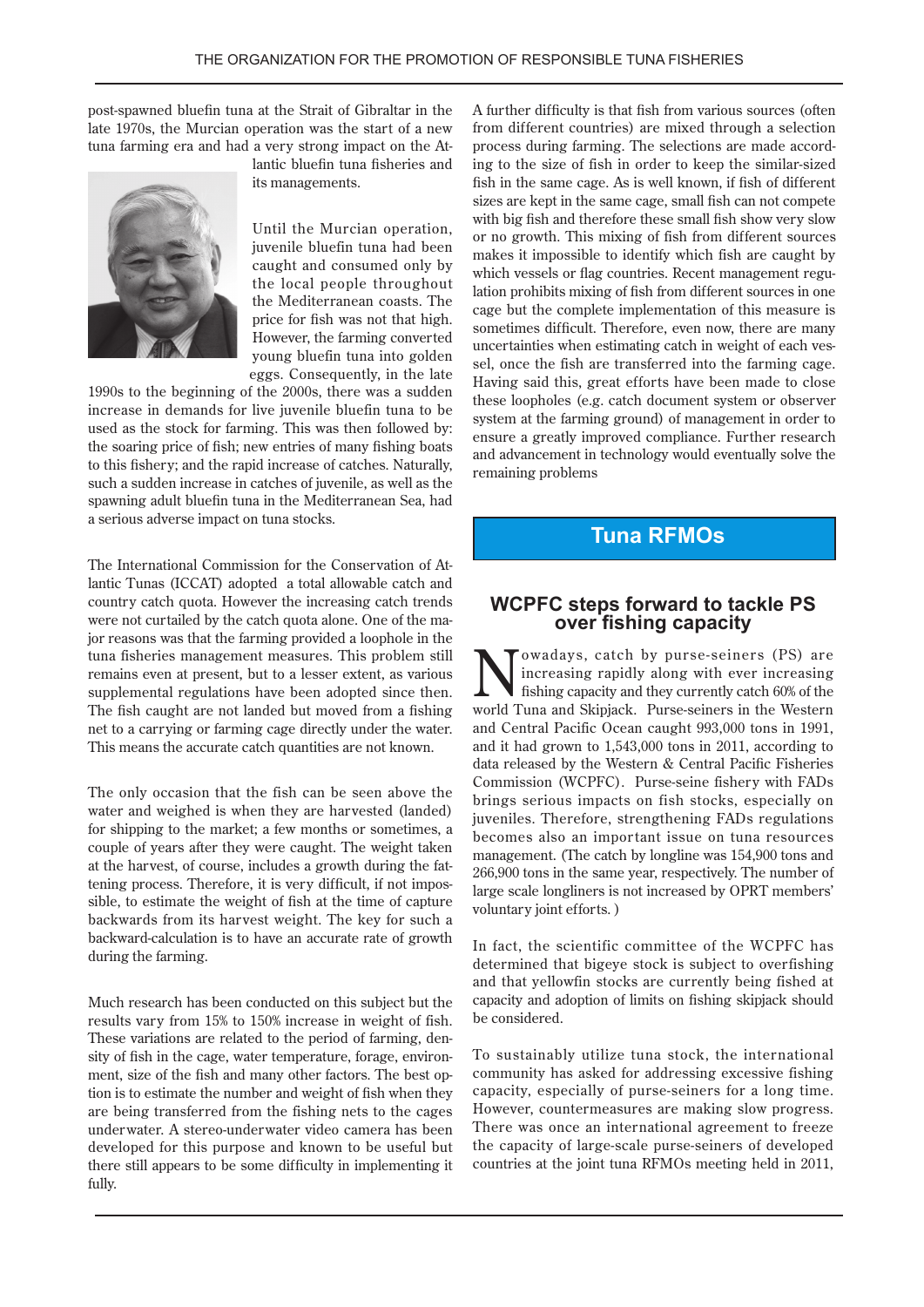but no effective countermeasure have been implemented. Rather, the capacity is reported to keep increasing further along with new vessel constructions.

Amid such circumstances, in addition to the management measures for bigeye, yellowfin and skipjack tuna for 2014-2017, the WCPFC adopted a remarkable measure to forthrightly tackle the issue at its  $10<sup>th</sup>$  regular meeting closed on Dec.  $6<sup>th</sup>$  in Cairns. Australia. Namely, "developed countries shall jointly develop a scheme to jointly reduce the capacity of large scale purse seine vessels to the level of 31 December 2012 and submit to the next regular meeting." Moreover, they also agreed on a principle to decrease the number of their vessels when the number in developing island countries increases," a participant of the WCPFC meeting reported.

Obviously, developed countries have a key to see whether or not such a scheme can become effective. All developed countries should tolerate pains and stop increasing the number and reduce their fishing capacities. If they succeed in this effort, the international community will be able to see some improvements on its long-standing issue.

In addition, the achievement at the WCPFC can affect other regional tuna fishery management organizations. Much is expected for the next regular meeting of the WCPFC.

### **ICCAT** maintains Atlantic bluefin tuna  **quota**

 $\lambda$ he 23<sup>rd</sup> annual meeting of the International Commission for the Conservation of Atlantic Tunas (ICCAT), held in Cape Town, South Africa, during 18- $25<sup>th</sup>$  November, decided to maintain bluefin tuna quotas in both East and West Atlantic for next year, following advice of the scientific committee. The committee could not give robust advice that would support a sustainable change in the quotas because of uncertainties of available data despite the fact that there were evidences of the stock recovery.

Many countries expressed their expectation for increasing

the quotas next year. The quota in the East Atlantic for next year is 13,400 tons while that for the West Atlantic governmental organizations participated in the meeting. set at 1,750 tons. More than 500 delegates including non-

## **OPRT** Seminar

### **Current Situation of China's Tuna Fisheries**

**ON** PRT held its second seminar in Tokyo on<br>dispatched to China, last August, by OPRT.<br>Professor Lau Viebe Tolyo University of Marine Science Nov.15, reporting the result of the study mission Professor Lou Xiabo, Tokyo University of Marine Science and Technology, who participated in the mission, reported

that the current demand of grade tuna the sashimimarket is about 12 thousand tons which include about 3 thousand tons of high quality tunas such as southern bluefin tuna, maintaining the same level for recent years.



Prof Lou

He explained the main reasons why the demand has not increased as was expected, as follows:  $\bigcirc$  competition with fresh salmon and Chinese consumers prefer salmon because of price, tastes, etc.  $(2)$  less promotion advertisement than for salmon  $\circ$  suitable cold chains for distributing tunas in fresh have not been yet well developed  $\circ$  prohibition of tuna processed by using CO gas, causing business risk of distributors 5 shrunk expenditures of entertainment by the government's order.





 $H e$  a  $l s o$ r e p o r t e d that China's tuna fishing industry is suffering from increase of costs (labor costs, fuel and baits) and decrease of income because of

OPRT Managing Director Nagahata

decreasing catch, low fish price and unfavorable exchange rate).